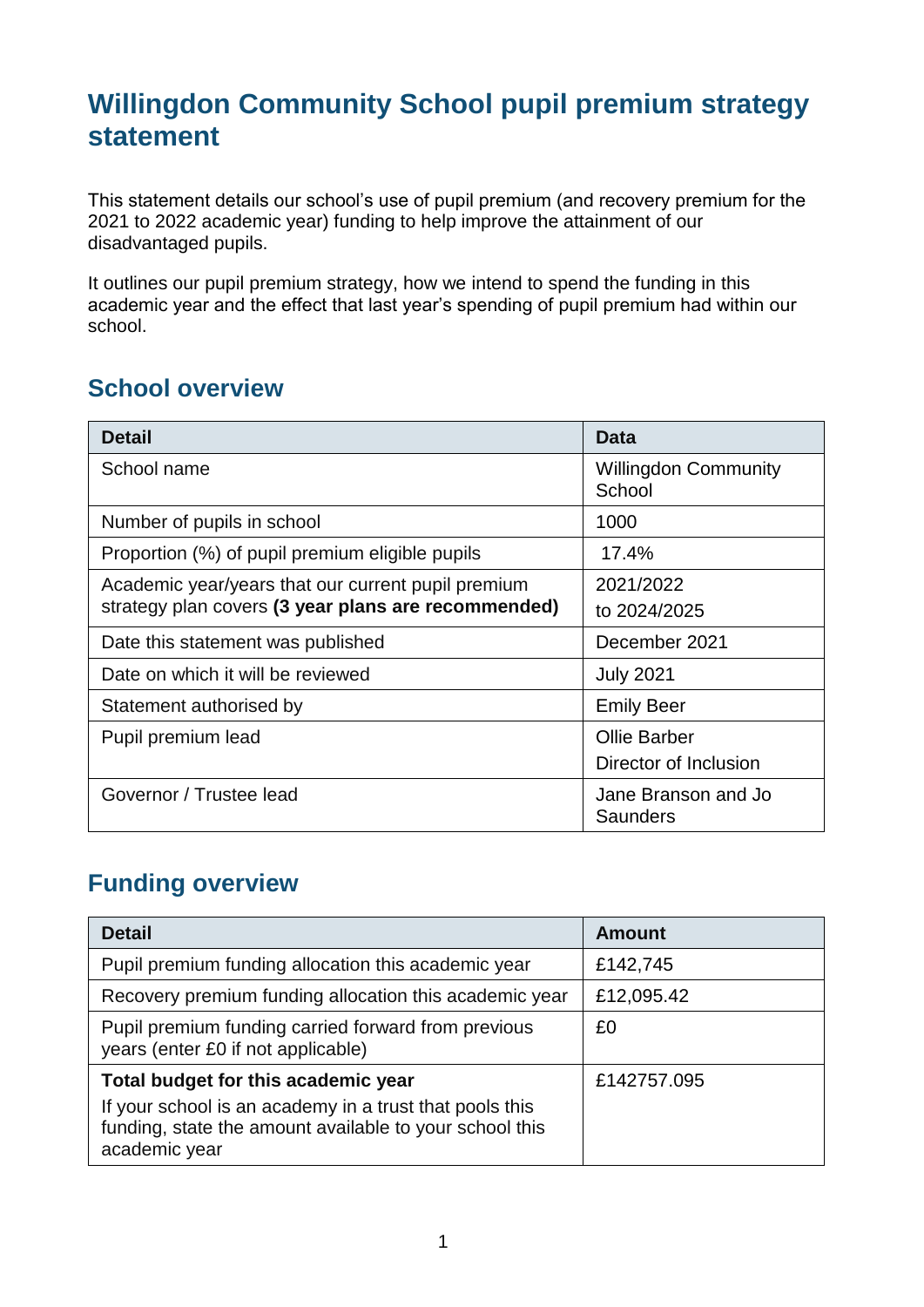# **Part A: Pupil premium strategy plan**

#### **Statement of intent**

Our intention is that all pupils, irrespective of their background or the challenges they face, make good progress and achieve high attainment across the curriculum, particularly in EBacc subjects.

The focus of our pupil premium strategy is to support disadvantaged pupils to achieve that goal, including progress for those who are already high attainers. We will consider the challenges faced by vulnerable pupils, such as those who have a social worker and young carers. The activity we have outlined in this statement is also intended to support their needs, regardless of whether they are disadvantaged or not.

High-quality teaching is at the heart of our approach, with a focus on areas in which disadvantaged pupils require the most support. This is proven to have the greatest impact on closing the disadvantage attainment gap and at the same time will benefit the non-disadvantaged pupils in our school. Implicit in the intended outcomes detailed below, is the intention that non-disadvantaged pupils' attainment will be sustained and improved alongside progress for their disadvantaged peers.

Our strategy is also integral to wider school plans for education recovery, notably in its targeted support for pupils whose education has been worst affected during the pandemic, including non-disadvantaged pupils.

Our approach will be responsive to common challenges and individual needs, rooted in robust diagnostic assessment, not assumptions about the impact of disadvantage. The approaches we have adopted complement each other to help pupils excel. To ensure they are effective we will:

- ensure disadvantaged pupils are challenged in the work that they're set
- act early to intervene at the point need is identified
- adopt a whole school approach in which all staff take responsibility for disadvantaged pupils' outcomes and raise expectations of what they can achieve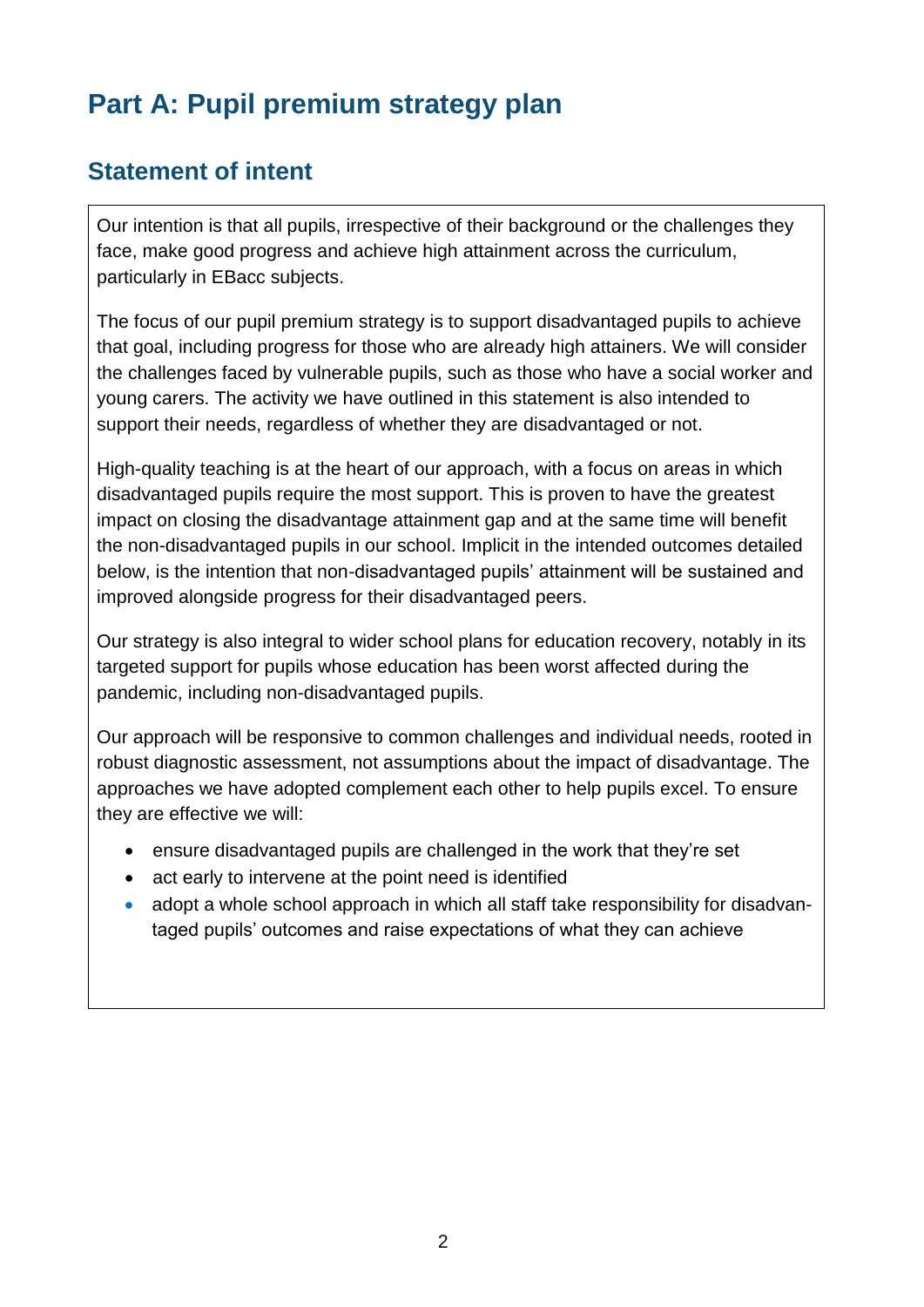# **Challenges**

This details the key challenges to achievement that we have identified among our disadvantaged pupils.

| <b>Challenge</b><br>number | <b>Detail of challenge</b>                                                                                                                                                                                                                                                                                                                                                                                                                                                                          |
|----------------------------|-----------------------------------------------------------------------------------------------------------------------------------------------------------------------------------------------------------------------------------------------------------------------------------------------------------------------------------------------------------------------------------------------------------------------------------------------------------------------------------------------------|
| 1                          | Assessments, observations and discussion with KS3 pupils indicate<br>that disadvantaged pupils generally have lower levels of reading com-<br>prehension than peers. This impacts their progress in all subjects.                                                                                                                                                                                                                                                                                   |
| $\overline{2}$             | Our assessments, observations and discussions with pupils and fami-<br>lies suggest that the education and wellbeing of many of our disadvan-<br>taged pupils have been impacted by partial school closures to a greater<br>extent than for other pupils. These findings are backed up by several<br>national studies.<br>This has resulted in significant knowledge gaps resulting in pupils fall-                                                                                                 |
|                            | ing further behind age-related expectations, especially in maths.                                                                                                                                                                                                                                                                                                                                                                                                                                   |
| 3                          | Our observations suggest many lower attaining disadvantaged pupils<br>lack metacognitive / self-regulation strategies when faced with challeng-<br>ing tasks, notably in their monitoring and evaluation of their answers.<br>This is indicated across the curriculum, particularly maths and science.                                                                                                                                                                                              |
| 4                          | Our assessments, observations and discussions with pupils and fami-<br>lies have identified social and emotional issues for many pupils, such<br>as anxiety, depression (diagnosed by medical professionals) and low<br>self-esteem. This is partly driven by concern about catching up lost<br>learning and exams/future prospects, and the lack of enrichment oppor-<br>tunities due to the pandemic. These challenges particularly affect disad-<br>vantaged pupils, including their attainment. |
| 5                          | Our attendance data over the last 3 years indicates that attendance<br>among disadvantaged pupils has been between 5.1 and 3.2% lower<br>than for non-disadvantaged pupils.                                                                                                                                                                                                                                                                                                                         |
|                            | 4.6% of disadvantaged pupils have been 'persistently absent during<br>that period. Our assessments and observations indicate that absentee-<br>ism is negatively impacting disadvantaged pupils' progress.                                                                                                                                                                                                                                                                                          |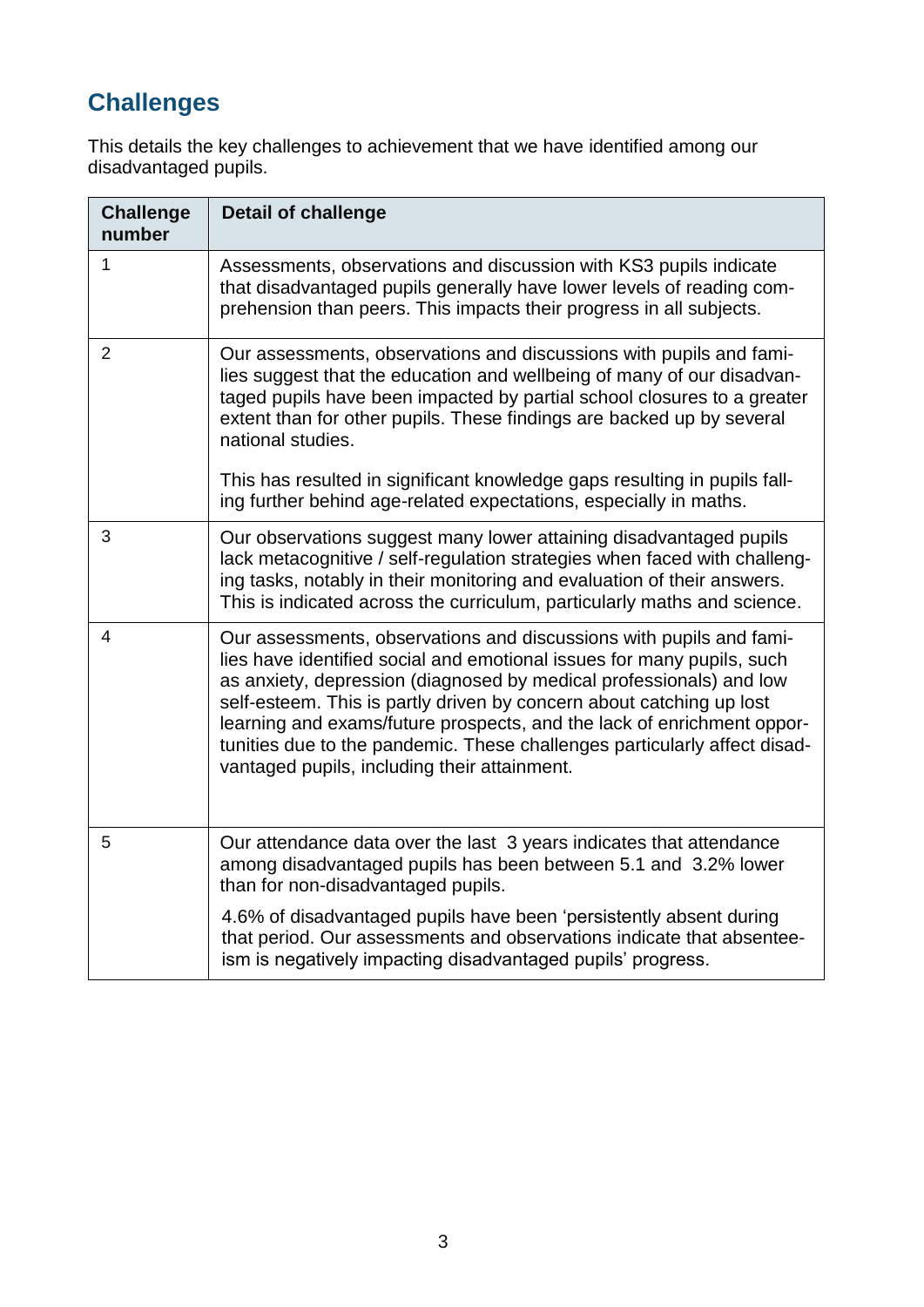### **Intended outcomes**

This explains the outcomes we are aiming for **by the end of our current strategy plan**, and how we will measure whether they have been achieved.

| <b>Intended outcome</b>                                                           | <b>Success criteria</b>                                                                                                                                                                                                                                                                                                        |
|-----------------------------------------------------------------------------------|--------------------------------------------------------------------------------------------------------------------------------------------------------------------------------------------------------------------------------------------------------------------------------------------------------------------------------|
| Improved attainment<br>among<br>disadvantaged pupils                              | By the end of our current plan in 2024/25, 10% or more of<br>our disadvantaged pupils enter the English Baccalaureate<br>(EBacc). In the last three years this figure was 4.7%.                                                                                                                                                |
| across the curriculum<br>at the end of KS4,<br>with a focus on                    | 2024/25 KS4 outcomes demonstrate that disadvantaged pu-<br>pils achieve:                                                                                                                                                                                                                                                       |
| EBacc subjects.                                                                   | an average Attainment 8 score of 43.49 from FFT5 A8 esti-<br>mates                                                                                                                                                                                                                                                             |
|                                                                                   | an EBacc average point score of 12.9 from FFT5 predic-<br>tions (whole cohort figure as GCSE options not selected<br>at this time)                                                                                                                                                                                             |
| Improved reading<br>comprehension<br>among<br>disadvantaged pupils<br>across KS3. | Reading comprehension tests demonstrate improved com-<br>prehension skills among disadvantaged pupils and a smaller<br>disparity between the scores of disadvantaged pupils and<br>their non-disadvantaged peers. Teachers should also have<br>recognised this improvement through engagement in lessons<br>and book scrutiny. |
| Improved<br>metacognitive and<br>self-regulatory skills<br>among                  | Teacher reports and class observations suggest disadvan-<br>taged pupils are more able to monitor and regulate their own<br>learning. This finding it supported by homework completion<br>rates across all classes and subjects.                                                                                               |
| disadvantaged pupils<br>across all subjects.                                      | This finding will also be supported by behaviour logs and en-<br>gagement with external agencies such as ESBAS.                                                                                                                                                                                                                |
| To achieve and<br>sustain improved                                                | Sustained high levels of wellbeing from 2024/25 demon-<br>strated by:                                                                                                                                                                                                                                                          |
| wellbeing for all<br>pupils, including<br>those who are                           | qualitative data from student voice, student and parent<br>surveys and teacher observations.                                                                                                                                                                                                                                   |
| disadvantaged.                                                                    | a significant increase in participation in enrichment activi-<br>ties, particularly among disadvantaged pupils.                                                                                                                                                                                                                |
| To achieve and<br>sustain improved<br>attendance for all                          | Sustained high attendance from 2024/25 demonstrated by:                                                                                                                                                                                                                                                                        |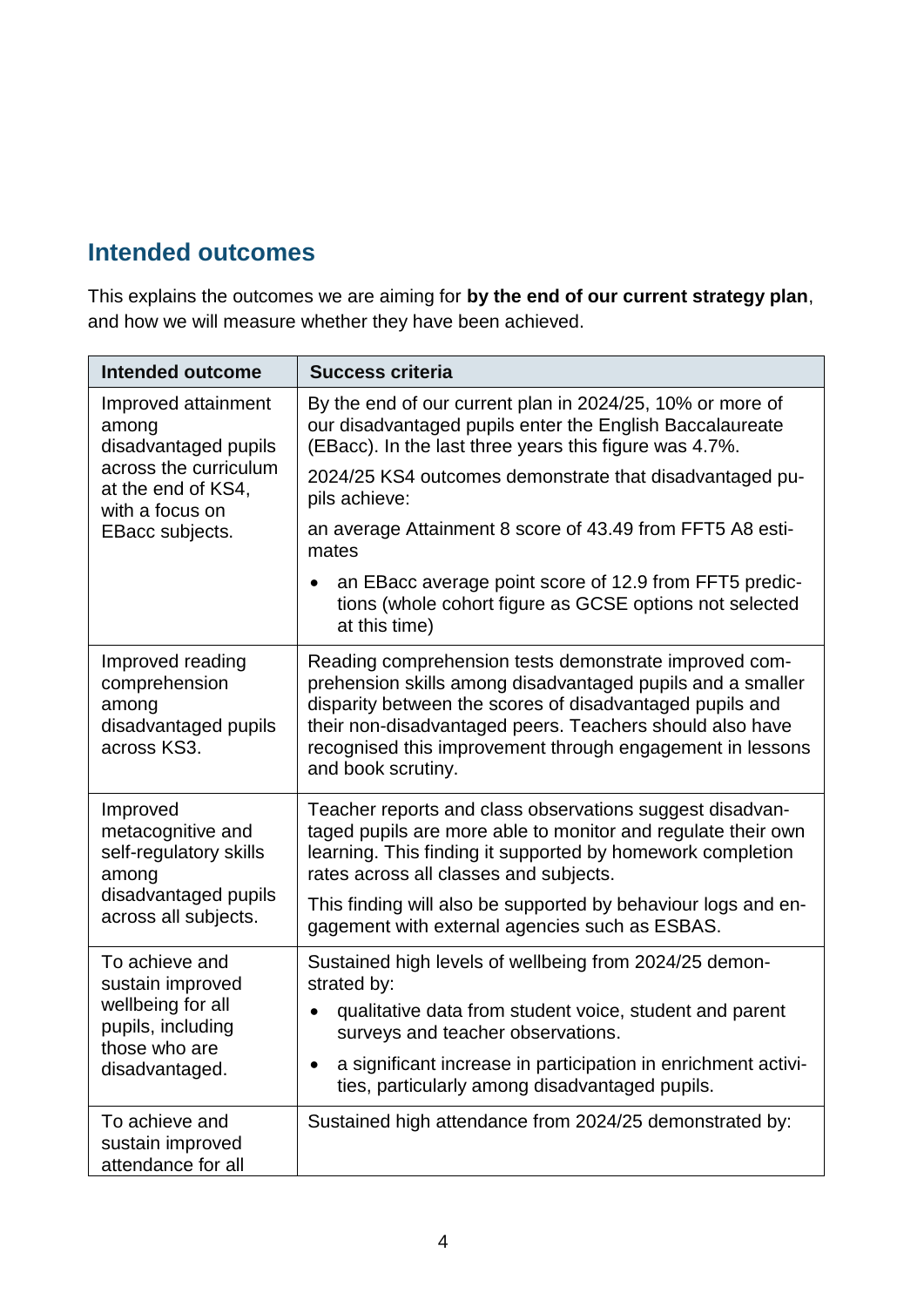| pupils, particularly our<br>disadvantaged pupils. | The overall absence rate for all pupils being no more<br>than 95.5%, and the attendance gap between disadvan-<br>taged pupils and their non-disadvantaged peers being re-<br>duced by 1%. |
|---------------------------------------------------|-------------------------------------------------------------------------------------------------------------------------------------------------------------------------------------------|
|                                                   | the percentage of all pupils who are persistently absent<br>being below 8% and the figure among disadvantaged pu-<br>pils being no more than 4% lower than their peers.                   |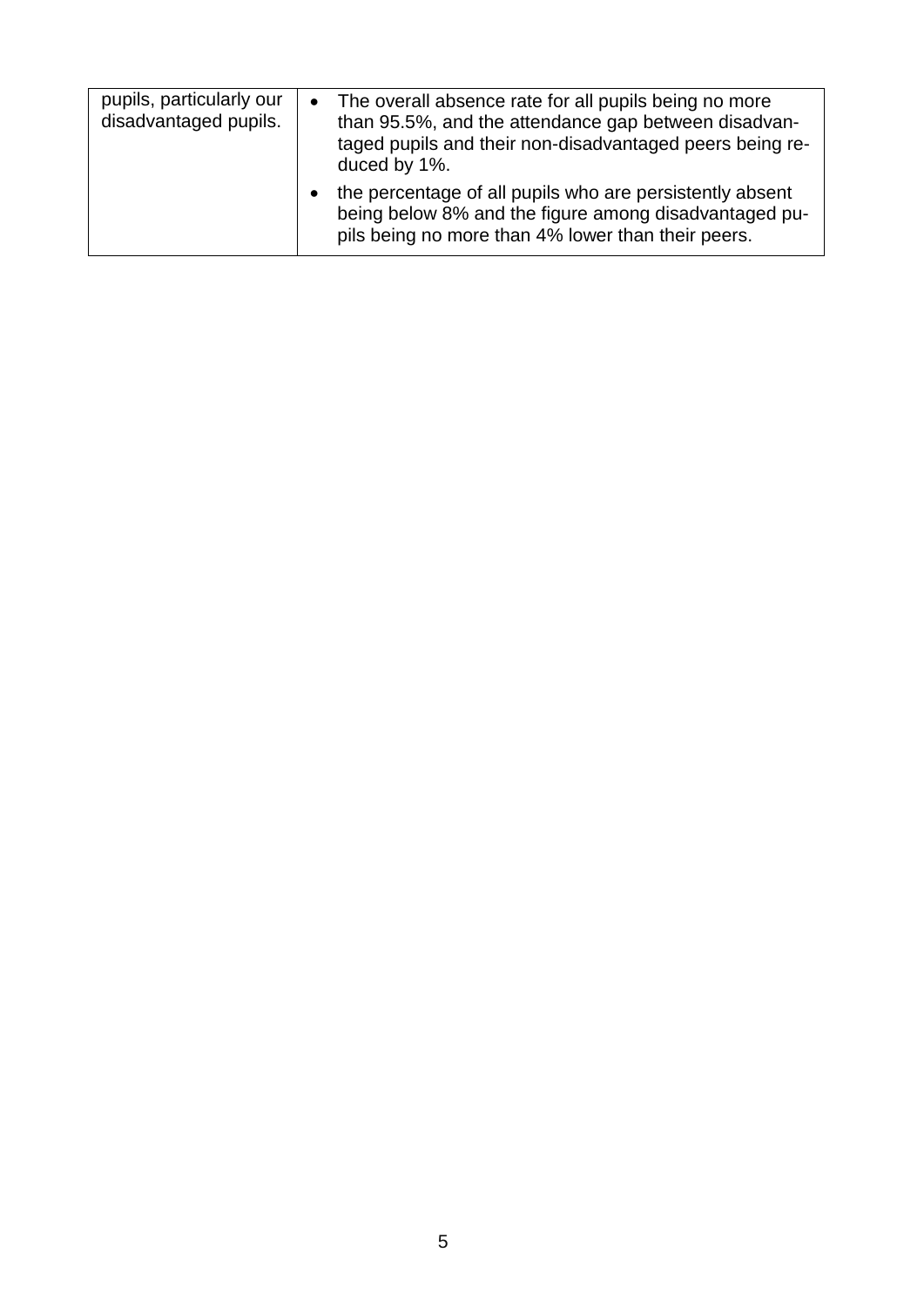### **Activity in this academic year**

This details how we intend to spend our pupil premium (and recovery premium funding) **this academic year** to address the challenges listed above.

### **Teaching (for example, CPD, recruitment and retention)**

Budgeted cost: **£37,738**

| <b>Activity</b>                                                                                                                                                                                                                                           | <b>Evidence that supports this</b><br>approach                                                                                                                                                                                                                                                                                                                                                                                                                                                                                           | <b>Challenge</b><br>number(s)<br>addressed |
|-----------------------------------------------------------------------------------------------------------------------------------------------------------------------------------------------------------------------------------------------------------|------------------------------------------------------------------------------------------------------------------------------------------------------------------------------------------------------------------------------------------------------------------------------------------------------------------------------------------------------------------------------------------------------------------------------------------------------------------------------------------------------------------------------------------|--------------------------------------------|
| Purchase of standardised<br>diagnostic assessments for<br>reading.<br>Training will be provided for<br>staff to ensure assessments<br>are interpreted correctly.<br>Intervention to be offered<br>through 'Bedrock' for years 9-<br>10.                   | Standardised tests can provide<br>reliable insights into the specific<br>strengths and weaknesses of each<br>pupil to help ensure they receive the<br>correct additional support through<br>interventions or teacher instruction:<br><b>Standardised tests   Assessing and</b><br><b>Monitoring Pupil Progress  </b><br><b>Education Endowment Foundation  </b><br><b>EEF</b>                                                                                                                                                            | 1, 2, 3                                    |
| Developing metacognitive and<br>self-regulation skills in all pu-<br>pils.<br>This will involve ongoing<br>teacher training and support<br>and release time.<br>It will first be rolled out in<br>SEND and through PEL CPD<br>followed by other subjects. | Teaching metacognitive strategies to<br>pupils can be an inexpensive<br>method to help pupils become more<br>independent learners. There is par-<br>ticularly strong evidence that it can<br>have a positive impact on maths at-<br>tainment:<br>Metacognition and self-regulation  <br><b>Toolkit Strand   Education Endow-</b><br>ment Foundation   EEF                                                                                                                                                                                | $\overline{4}$                             |
| Enhancement of our maths<br>teaching and curriculum<br>planning in line with DfE KS3<br>and EEF guidance.<br>We will fund reduced class<br>sizes at KS4 for maths to<br>improve the level of support<br>that teaching staff are able to<br>provide.       | The DfE non-statutory KS3 guidance<br>has been produced in conjunction<br>with the National Centre for Excel-<br>lence in the Teaching of Mathemat-<br>ics, drawing on evidence-based ap-<br>proaches:<br>Teaching mathematics at key stage<br>3 - GOV.UK (www.gov.uk)<br>To teach maths well, teachers need<br>to assess pupils' prior knowledge<br>and understanding effectively, em-<br>ploy manipulatives and representa-<br>tions, teach problem solving strate-<br>gies, and help pupils to develop<br>more complex mental models: | 1, 3, 4                                    |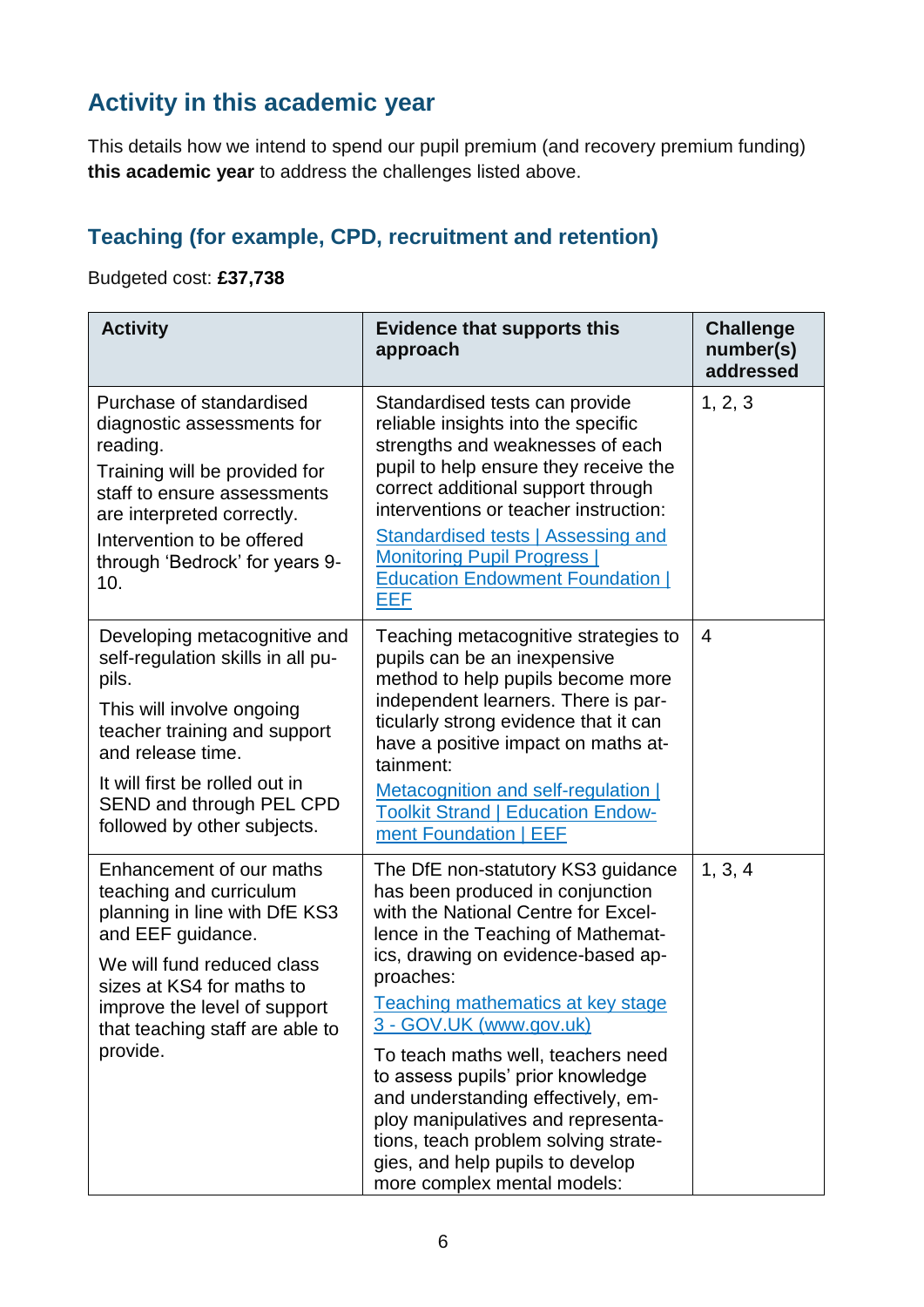|                                                                                                                                                                                                                                                                                                                                                                                                                                                   | KS2 KS3_Maths_Guid-<br>ance_2017.pdf (educationendow-<br>mentfoundation.org.uk)                                                                                                                                                                                                                                                               |     |
|---------------------------------------------------------------------------------------------------------------------------------------------------------------------------------------------------------------------------------------------------------------------------------------------------------------------------------------------------------------------------------------------------------------------------------------------------|-----------------------------------------------------------------------------------------------------------------------------------------------------------------------------------------------------------------------------------------------------------------------------------------------------------------------------------------------|-----|
| Improving literacy in all<br>subject areas in line with<br>recommendations in the EEF<br><b>Improving Literacy in</b><br><b>Secondary Schools guidance.</b><br>We will fund professional<br>development and instructional<br>coaching focussed on each<br>teacher's subject area.<br>It will be rolled out first in<br>English to help raise English<br>attainment for disadvantaged<br>pupils, followed by subjects<br>identified as priorities. | Acquiring disciplinary literacy is key<br>for students as they learn new, more<br>complex concepts in each subject:<br><b>Improving Literacy in Secondary</b><br><b>Schools</b><br>Reading comprehension, vocabulary<br>and other literacy skills are heavily<br>linked with attainment in maths and<br>English:<br>word-gap.pdf (oup.com.cn) | 1,2 |

#### **Targeted academic support (for example, tutoring, one-to-one support structured interventions)**

Budgeted cost: **£29531**

| <b>Activity</b>                                                                                                                                                                                                                                              | <b>Evidence that supports this</b><br>approach                                                                                                                                                                                                                                                                                                                | <b>Challenge</b><br>number(s)<br>addressed |
|--------------------------------------------------------------------------------------------------------------------------------------------------------------------------------------------------------------------------------------------------------------|---------------------------------------------------------------------------------------------------------------------------------------------------------------------------------------------------------------------------------------------------------------------------------------------------------------------------------------------------------------|--------------------------------------------|
| Adopting a targeted<br>reciprocal teaching<br>programme as a reading<br>intervention for<br>disadvantaged pupils who<br>need additional help to<br>comprehend texts and<br>address vocabulary gaps.                                                          | Reading comprehension strategies can<br>have a positive impact on pupils' ability<br>to understand a text, and this is particu-<br>larly the case when interventions are<br>delivered over a shorter timespan:<br><b>Reading comprehension strategies</b><br><b>Toolkit Strand   Education Endowment</b><br><b>Foundation   EEF</b>                           | $\overline{2}$                             |
| Progress groups through-<br>out the school for low<br>prior attaining students.<br>These support our PP<br>and DA students by en-<br>suring a clear, appropri-<br>ate curriculum to meet the<br>students needs whilst<br>providing challenge and<br>support. | Lessons targeted at specific needs and<br>knowledge gaps can be an effective<br>method to support low attaining pupils<br>or those falling behind, both one-to-one:<br>One to one tuition   EEF (educationen-<br>dowmentfoundation.org.uk)<br>And in small groups:<br><b>Small group tuition   Toolkit Strand   Ed-</b><br>ucation Endowment Foundation   EEF | 1, 2, 3                                    |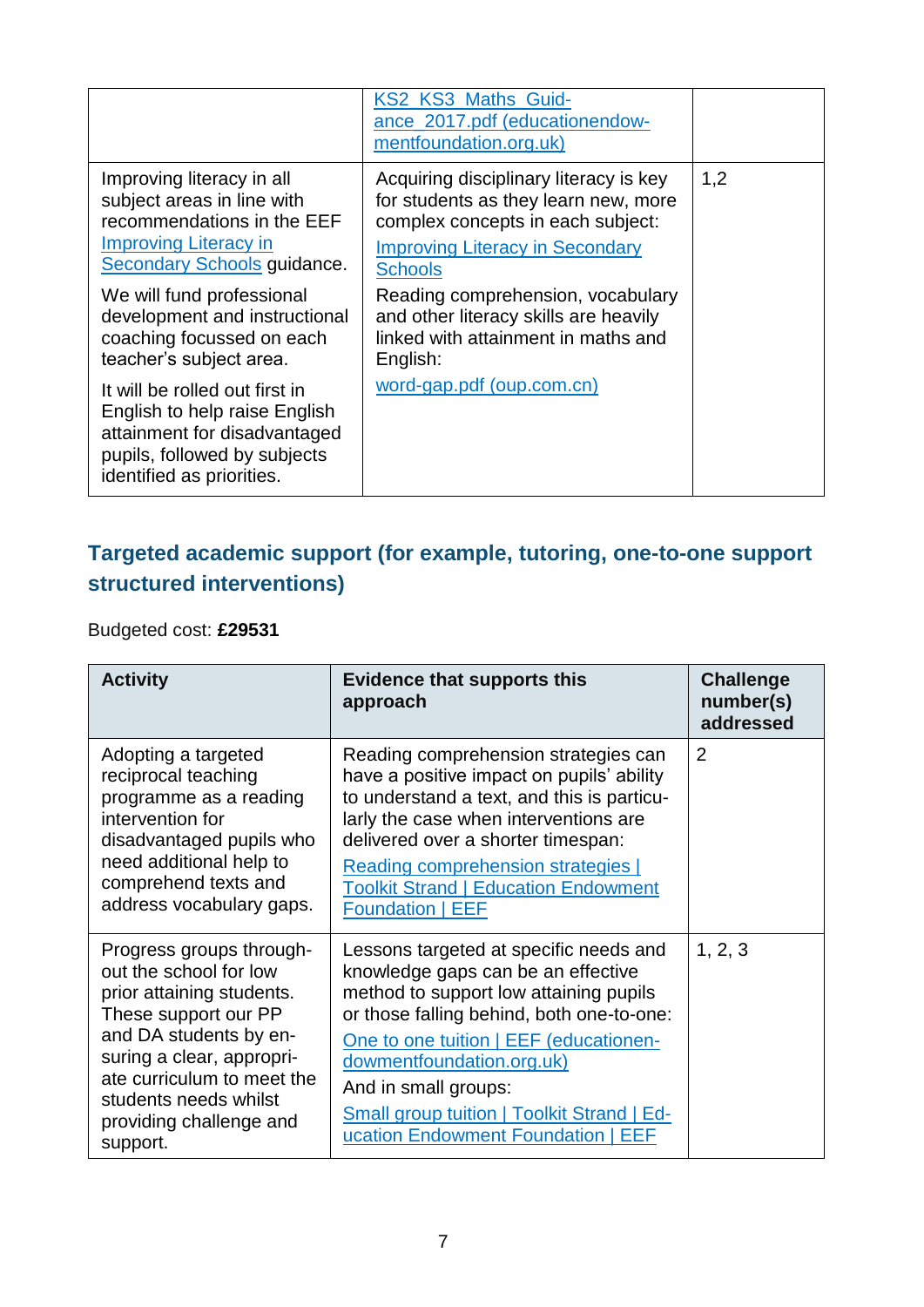| <b>Targeted PP/DA students</b><br>to be given the oppor-<br>tunity for a vocational<br>pathway with an ap-<br>proved qualification:<br><b>MVM</b><br>Workplace<br>Plumpton                                   | Use of alternate provision with voca-<br>tional focus to improve attainment for<br>our most vulnerable PP/DA students<br>who are at risk of being NEETS post 16<br>EEF research on post 14 Alternate and<br>vocational provision                           | 1,2,5      |
|--------------------------------------------------------------------------------------------------------------------------------------------------------------------------------------------------------------|------------------------------------------------------------------------------------------------------------------------------------------------------------------------------------------------------------------------------------------------------------|------------|
| Learning mentors to sup-<br>port targeted intervention<br>and to encourage higher<br>aspirations for PP/DA stu-<br>dents. Support in enrich-<br>ment opportunities and<br>support with post 16 op-<br>tions. | Supporting PP/DA students to attend in-<br>terventions.<br>Supporting students with their post 16<br>aspirations<br>Durham University research on use of<br>mentorship to raise aspirations                                                                | 1,2,5      |
| Booster sessions after-<br>school. Intervention to be<br>directed by OBA using<br>analysis of progress data<br>and through effective data<br>tracking of student pro-<br>gress and needs                     | If students are targeted for their attend-<br>ance at booster sessions then data sug-<br>gests that the impact is very high.<br>loE research into booster programmes<br>for academic support of low attaining<br><b>students</b>                           | 1,2,3,4    |
| Holiday reengagement<br>scheme to provide in-<br>creased motivation for<br>low attaining students<br>with PP/DA profile                                                                                      | International journal of education sug-<br>gests that catch up programmes can<br>reengage students through develop-<br>ment of relationships, routine and ex-<br>pectations<br><b>Internation Journal of Education Catch</b><br>up holiday school research | <b>ALL</b> |

### **Wider strategies (for example, related to attendance, behaviour, wellbeing)**

#### Budgeted cost: **£76,854**

| <b>Activity</b>                                                                                                                        | Evidence that supports this approach                                                                                                                                                                                                                                                                | <b>Challenge</b><br>number(s)<br>addressed |
|----------------------------------------------------------------------------------------------------------------------------------------|-----------------------------------------------------------------------------------------------------------------------------------------------------------------------------------------------------------------------------------------------------------------------------------------------------|--------------------------------------------|
| Mindfulness. Selected<br>students to receive<br>mindfulness sessions<br>with teacher of<br>mindfulness and other<br>visiting speakers. | EIF's report on adolescent mental health<br>found good evidence that mindfulness<br>interventions support young people's so-<br>cial and emotional skills and can reduce<br>symptoms of anxiety and depression:<br>Adolescent mental health: A systematic<br>review on the effectiveness of school- | 4,5                                        |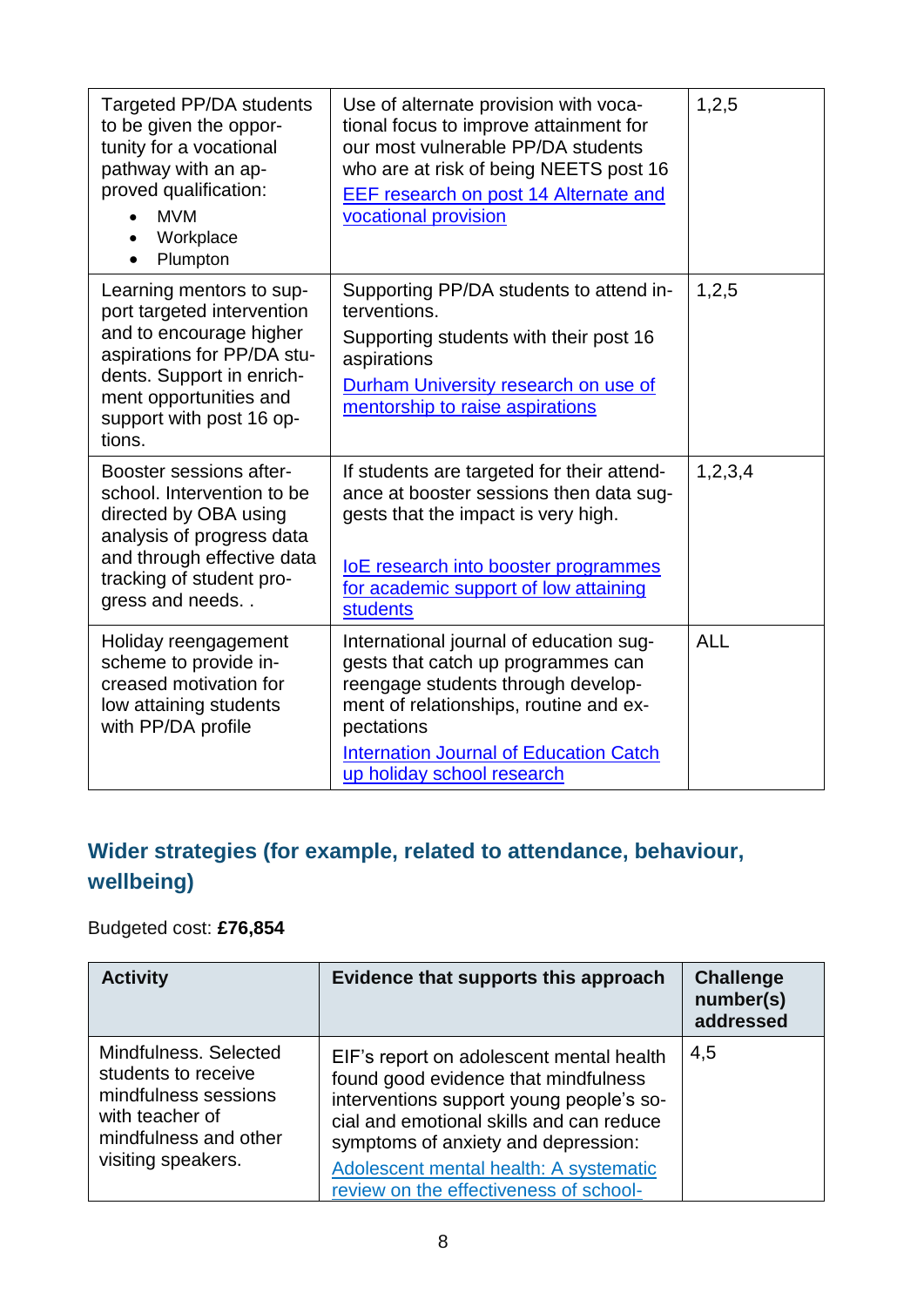| Yoga aimed at PP/DA<br>girls run by external<br>provider with the aim to<br>increase the girls'<br>physical and mental<br>wellbeing.                                                                                                                                                                    | based interventions   Early Intervention<br>Foundation (eif.org.uk)<br>Yoga has been well researched to im-<br>prove wellbeing of students.<br><b>British Journal for Sports Medicine re-</b><br>view of use of Yoga in schools for wellbe-<br>ing                                                                                                  |            |
|---------------------------------------------------------------------------------------------------------------------------------------------------------------------------------------------------------------------------------------------------------------------------------------------------------|-----------------------------------------------------------------------------------------------------------------------------------------------------------------------------------------------------------------------------------------------------------------------------------------------------------------------------------------------------|------------|
| Embedding principles of<br>good practice set out in<br><b>DfE's Improving School</b><br>Attendance advice.<br>Track and monitoring of<br>attendance by all with<br>support from EWO<br>targeting PP and DA<br>students                                                                                  | The DfE guidance has been informed by<br>engagement with schools that have sig-<br>nificantly reduced persistent absence<br>levels.                                                                                                                                                                                                                 | 5          |
| Use of Pastoral Support<br>Leaders to target PP/DA<br>students and their<br>families to increase<br>engagement with school<br>for attendance and<br>behavior expectations.                                                                                                                              | DfE Improving school attendance advice<br>sets out the need for early support to<br>prevent PA and this Pastoral Support<br>Leaders are well placed to support with<br>this.                                                                                                                                                                        | 2,3,4,5    |
| Student welfare,<br>counselling and group<br>work to support students<br>in KS4 with poor mental<br>health.                                                                                                                                                                                             | BACP research suggests that school<br>based counselling and mental health<br>support provides significant reduction in<br>psychological distress compared to<br>those only receiving pastoral support.<br><b>BACP</b> effectiveness of school based<br>welfare and counselling                                                                      | 3,4,5      |
| Free breakfast for all to<br>ensure that all PP/DA<br>students have access to<br>toast/healthy snack and<br>drinks in the morning<br>from 8am. 20% of the<br>funding comes from the<br>PP budget.<br>The breakfast club is<br>supervised by learning<br>mentors to further<br>strengthen relationships. | EEF research into 'magic breakfast; sug-<br>gests that it isn't just eating breakfast<br>that raises attainment but being part of a<br>breakfast club. Our breakfast offer is<br>supported by learning mentors to im-<br>prove the social and educational bene-<br>fits of a morning check in with students,<br><b>EEF magic breakfast research</b> | <b>ALL</b> |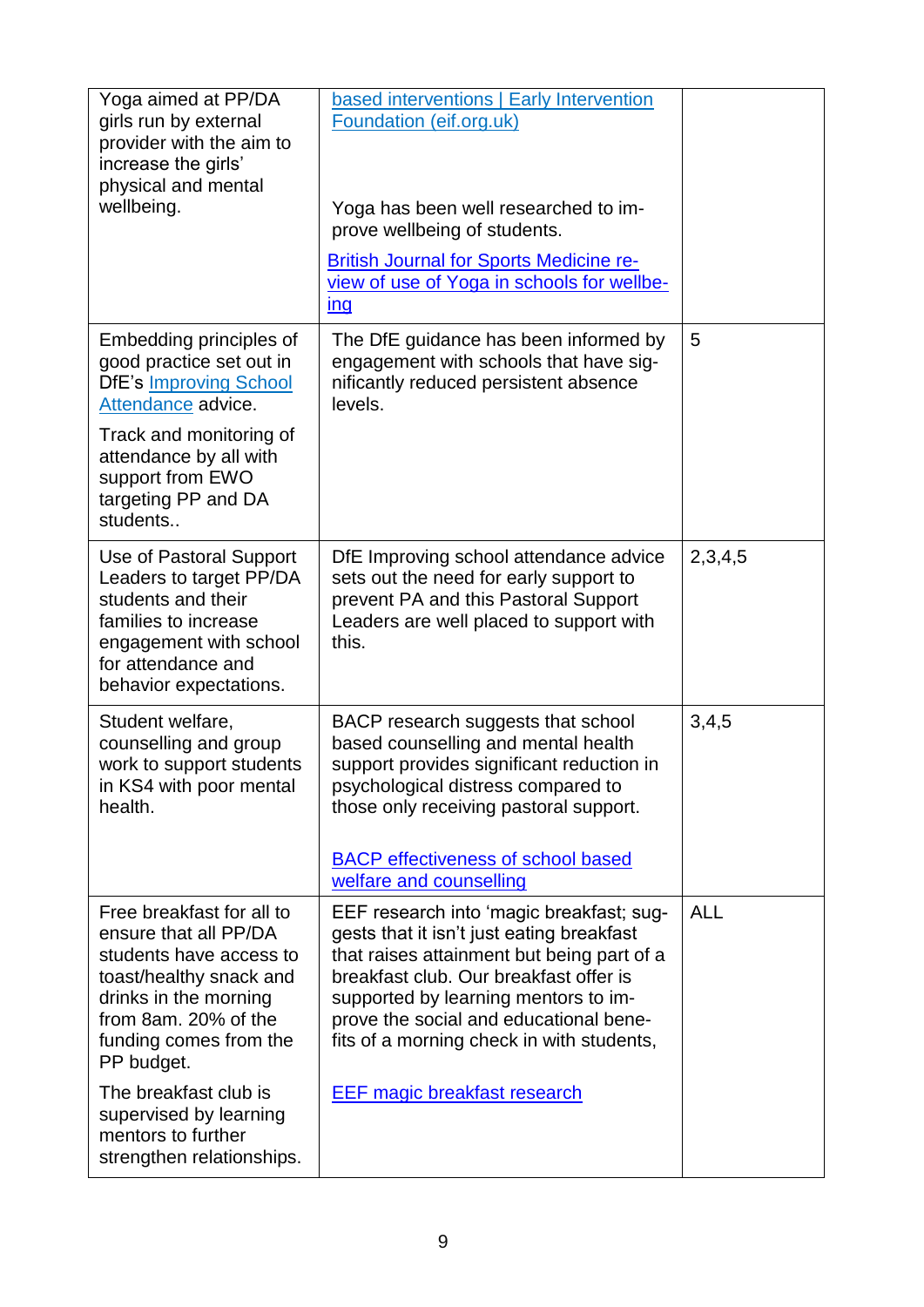| Transition to ensure that<br>PP/DA students and<br>their families are<br>supported in their<br>transition from main<br>feeder primaries. 50% of<br>transition TA funding to<br>come from pupil<br>premium. | https://www.ucl.ac.uk/pals/research/clini-<br>cal-educational-and-health-psychol-<br>ogy/research-groups/school-transition-<br>and-adjustment<br>UCL researched the STARS project<br>(school transition and adjustment to sec-<br>ondary school) and found the use of a<br>known adult, such as a transition ta to be<br>one of the most effective strategies in re-<br>ducing anxiety to transition and loss of<br>attainment. | <b>ALL</b> |
|------------------------------------------------------------------------------------------------------------------------------------------------------------------------------------------------------------|---------------------------------------------------------------------------------------------------------------------------------------------------------------------------------------------------------------------------------------------------------------------------------------------------------------------------------------------------------------------------------------------------------------------------------|------------|
| Music lessons for PP/DA<br>students to ensure these<br>are provided by the<br>music service to enable<br>talents to thrive.                                                                                | Sutton Trust research demonstrates<br>measurable impact for PP students tak-<br>ing part in peripatetic music lessons<br><b>Sutton Trust use of PP money by</b><br>schools, including music lessons                                                                                                                                                                                                                             | 3,4,5      |
| Contingency fund for<br>acute issues.                                                                                                                                                                      | Based on our experiences and those of<br>similar schools to ours, we have identi-<br>fied a need to set a small amount of<br>funding aside to respond quickly to<br>needs that have not yet been identified.                                                                                                                                                                                                                    | All        |

## **Total budgeted cost: £142,745**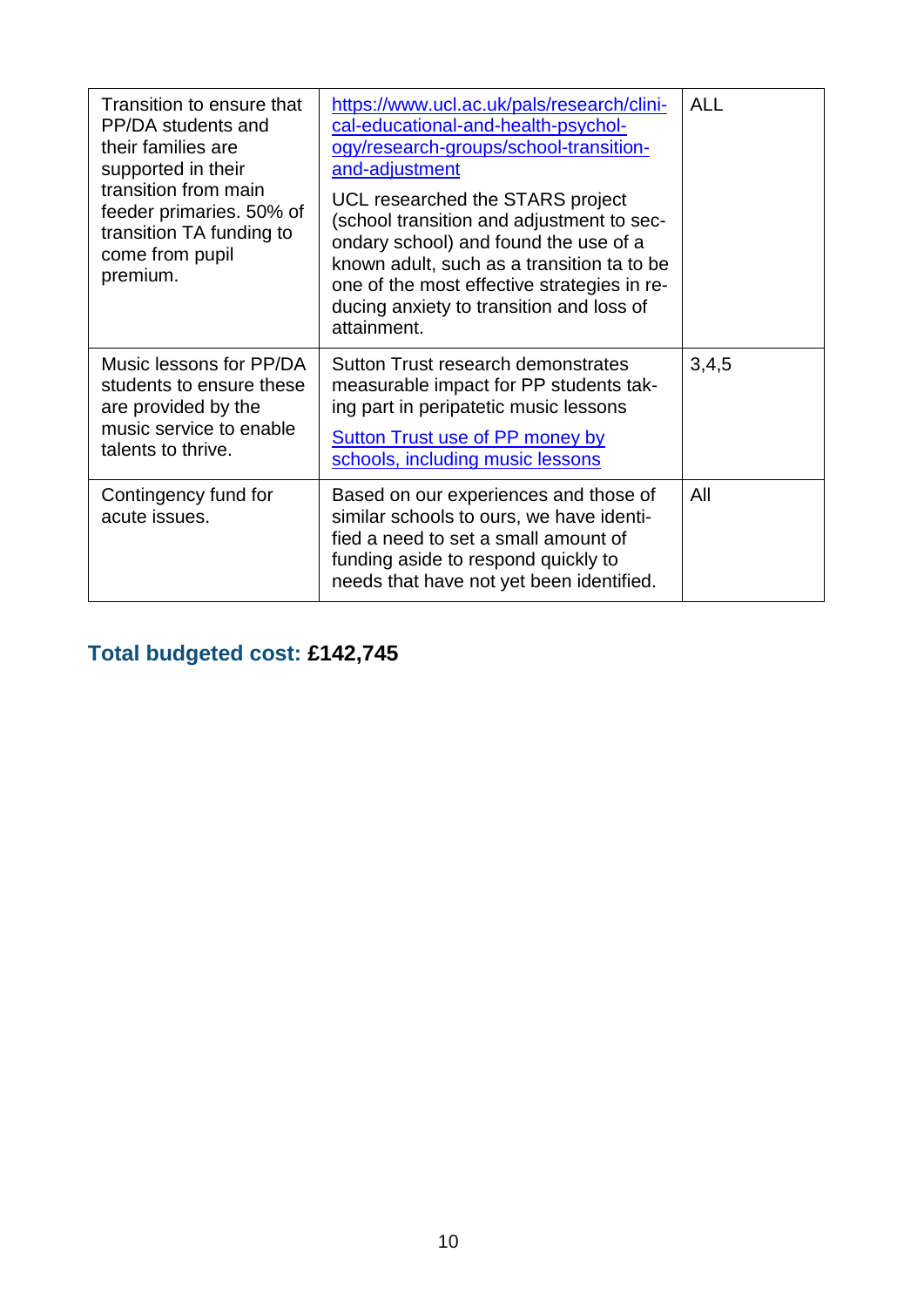# **Part B: Review of outcomes in the previous academic year**

### **Pupil premium strategy outcomes**

This details the impact that our pupil premium activity had on pupils in the 2020 to 2021 academic year.

|                | <b>Intervention</b>          | outcome                                                                                                                                                                                                                                                                      | <b>Allocation</b> |
|----------------|------------------------------|------------------------------------------------------------------------------------------------------------------------------------------------------------------------------------------------------------------------------------------------------------------------------|-------------------|
| $\mathbf{1}$ . | Attendance                   | PP attendance is rising slowly,<br>in spite of the pandemic.                                                                                                                                                                                                                 | £15,361           |
|                |                              | 2021 Term 1 92.1% PP<br>attendance                                                                                                                                                                                                                                           |                   |
|                |                              | 2020 Term 1 91.8% PP<br>attendance                                                                                                                                                                                                                                           |                   |
|                |                              | 2019 Term 1 90.5% PP<br>attendance                                                                                                                                                                                                                                           |                   |
|                |                              | This upward trend<br>demonstrates that the multiple<br>attendance support strands are<br>having a positive impact.                                                                                                                                                           |                   |
| 2.             | <b>Alternative Provision</b> | 100% of our students are<br>able to access provision and<br>achieve level 2 outcomes<br>through a range of alternate<br>provision from MVM and The<br>Workplace. A more diverse<br>range of alternate provision is<br>planned for 2022 to include<br><b>Plumpton College</b> | £7,000            |
|                |                              | Measured by school<br>attendance and support from<br>DDSL and ELSA through<br>boxhall profile to show that<br>the support required for<br>student SEMH is meeting<br>early needs. Limited<br>resources at CAMHS is<br>impacting on those students                            |                   |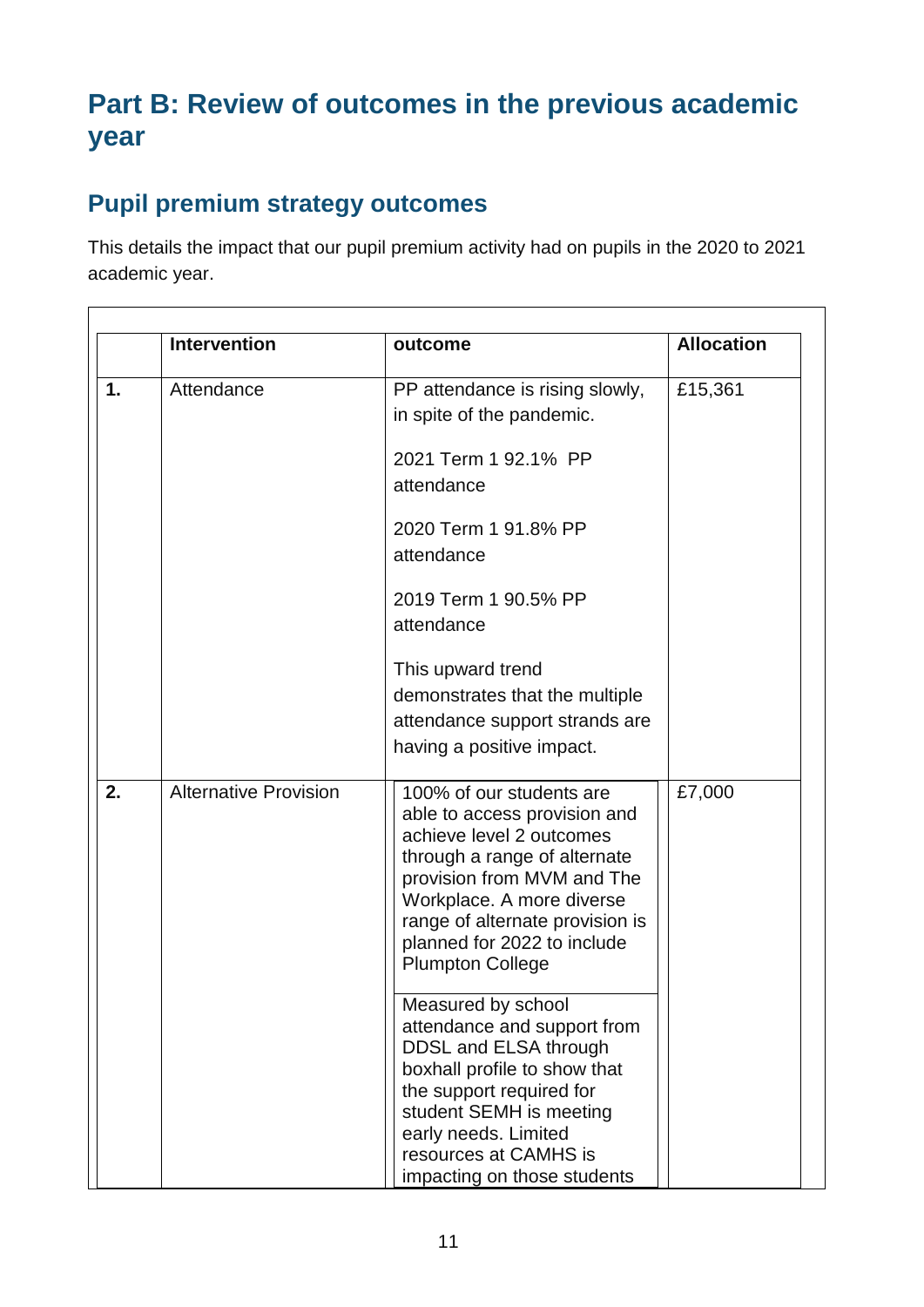|    |                                                             | with SEMH who need tier 4<br>support                                                                                                                                                                                                                                                      |         |
|----|-------------------------------------------------------------|-------------------------------------------------------------------------------------------------------------------------------------------------------------------------------------------------------------------------------------------------------------------------------------------|---------|
| 3. | <b>Mental Health</b>                                        | 100% of our students are<br>able to access provision and<br>achieve level 2 outcomes<br>through a range of alternate<br>provision from MVM and The<br>Workplace. A more diverse<br>range of alternate provision is<br>planned for 2022 to include<br><b>Plumpton College</b>              | £37,098 |
|    |                                                             | Measured by school<br>attendance and support from<br>DDSL and ELSA through<br>boxhall profile to show that<br>the support required for<br>student SEMH is meeting<br>early needs. Limited<br>resources at CAMHS is<br>impacting on those students<br>with SEMH who need tier 4<br>support |         |
| 4. | Access to quality T&L,<br>including access to<br>technology | Outcomes show a reduction in<br>historic disadvantage (NB 2021<br>results not subject to usual<br>accountability measures but will<br>be used to track impact of<br>academic PP interventions)                                                                                            | £81,082 |
|    |                                                             |                                                                                                                                                                                                                                                                                           |         |

## **Externally provided programmes**

| <b>Programme</b>          | <b>Provider</b>       |
|---------------------------|-----------------------|
| Motor Vehicle Maintenance | St Catherine's School |

# **Service pupil premium funding (optional)**

| <b>Measure</b> | etails |
|----------------|--------|
|----------------|--------|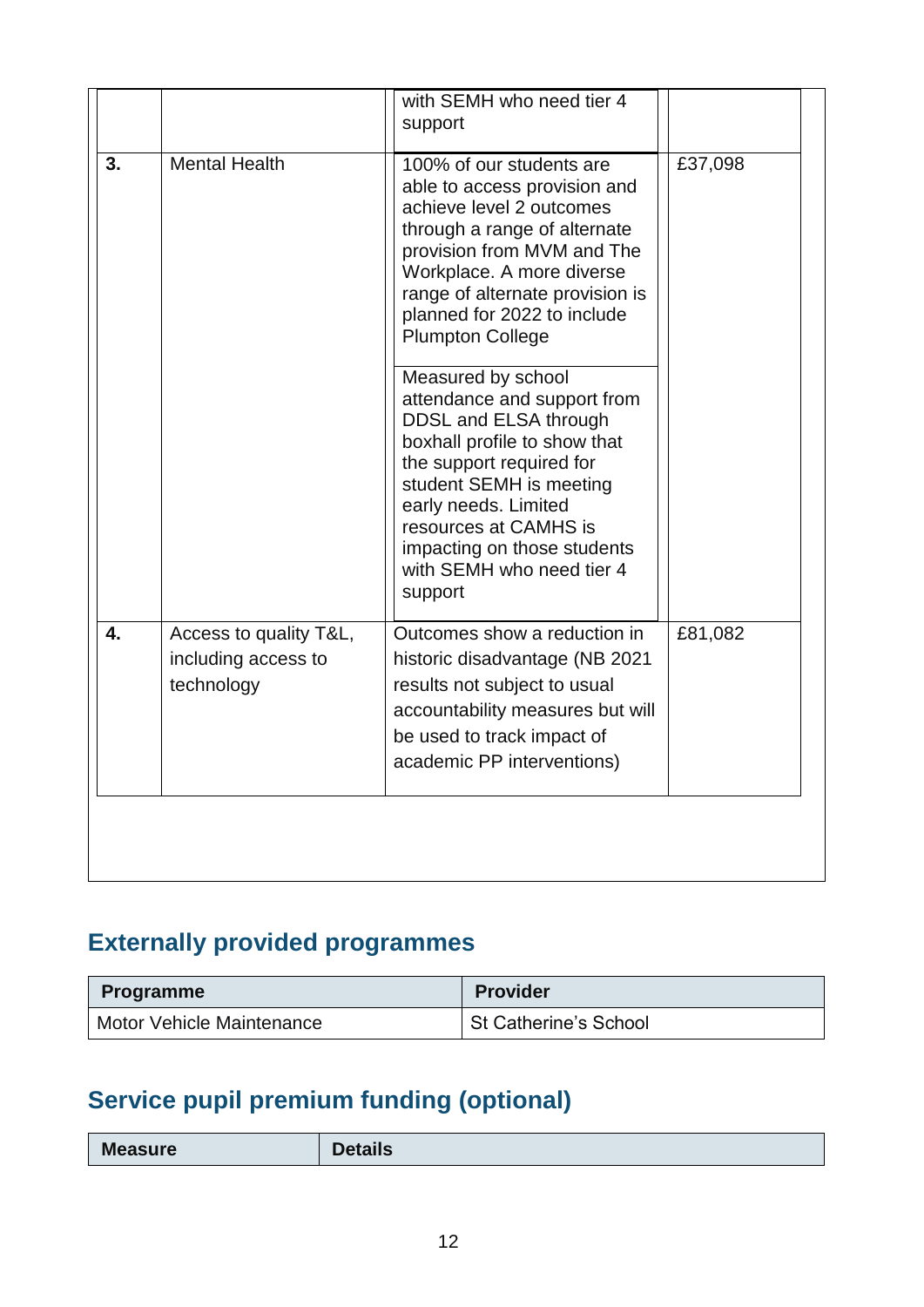| How did you spend your<br>service pupil premium<br>allocation last academic<br>year?    | We run a weekly nurture forest school and both students<br>took part in this. It's a full day of nurture, team work and<br>SEMH development. |
|-----------------------------------------------------------------------------------------|----------------------------------------------------------------------------------------------------------------------------------------------|
| What was the impact of<br>that spending on service<br>pupil premium eligible<br>pupils? | The boxhall profiles of both students demonstrated a posi-<br>tive impact on the Forest School and follow up nurture pro-<br>vision.         |